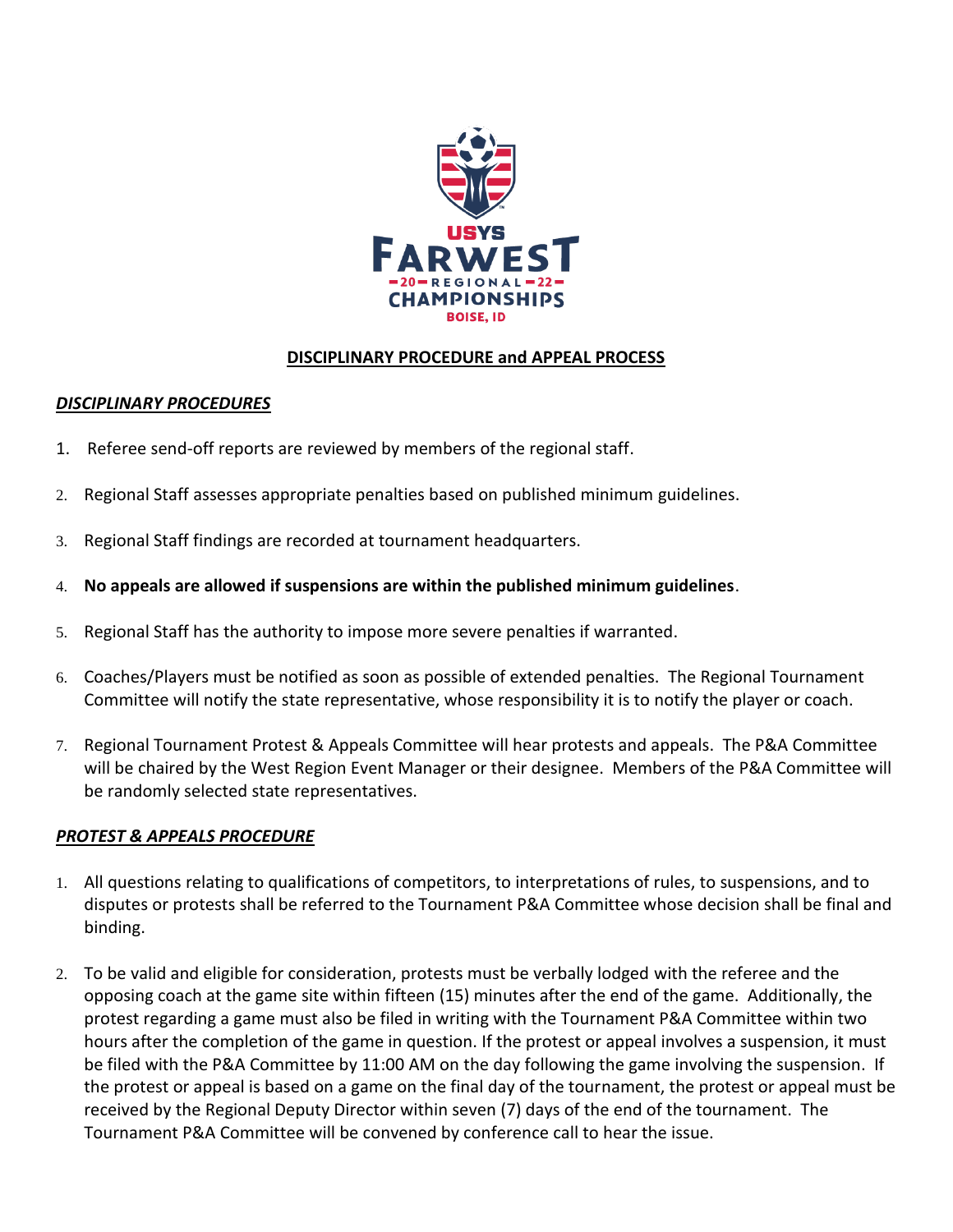The only exception to the above rule involves protests relating to the grounds, goal posts, bars and their appurtenances of the game, which should be in writing and submitted to the referee and the opposing coach **prior to** the start of the game. All other P&A procedures still must be followed.

- 3. All protests and appeals shall include the following:
	- fee of five hundred dollars (\$500.00) in cash or certified check. No personal checks.
	- five (5) copies of the protest or appeal
	- five (5) copies of all information to be presented by witnesses
- 4. The Chairman of the Tournament P&A Committee shall notify teams or players of the committee's findings.

Notification shall be via the state representative if the coach or player cannot be contacted.

5. A plea of ignorance to the rules of this competition is not sufficient grounds for protest or appeal.

## 6. **The judgment decision of a game official cannot be protested.**

7. Only participants involved in the match in question can submit a protest or an appeal.

### **SUSPENSION GUIDELINES**

The Conduct Committee shall act on all disciplinary matters and shall have discretionary powers in determining disciplinary action applied to team officials and players. Game suspensions listed below are to be regarded as the *minimum* for the charged offenses. Depending on the findings of the Conduct Committee, penalties may be increased according to the gravity of the infringements. When sent off the field of play and shown the red card for infringement of the "laws of the game", players and officials shall be disciplined by further game suspensions as follows:

### *Serious Foul Play*

Examples include, but are not necessarily limited to, tripping, holding, unlawfully charging or pushing an opponent denying an obvious goal-scoring opportunity; intentionally tripping, holding, pushing, unlawfully charging or tackling an opponent from behind or charging in a dangerous and violent manner. **All age groups: Suspend for a minimum of one (1) game.**

### *Foul and Abusive Language*

Examples include, but are not limited to, words uttered in frustration and, in the referee's opinion, loud enough to be heard outside the field of play.

**All age groups: Suspend for a minimum of one (1) game.**

Examples include, but are not necessarily limited to, words or actions directed towards any person. **All age groups: Suspend for a minimum of one (1) game.**

# *Second Cautionable Offense*

Second yellow card after a previous yellow card in same game. **All age groups: Suspend for a minimum of one (1) game.**